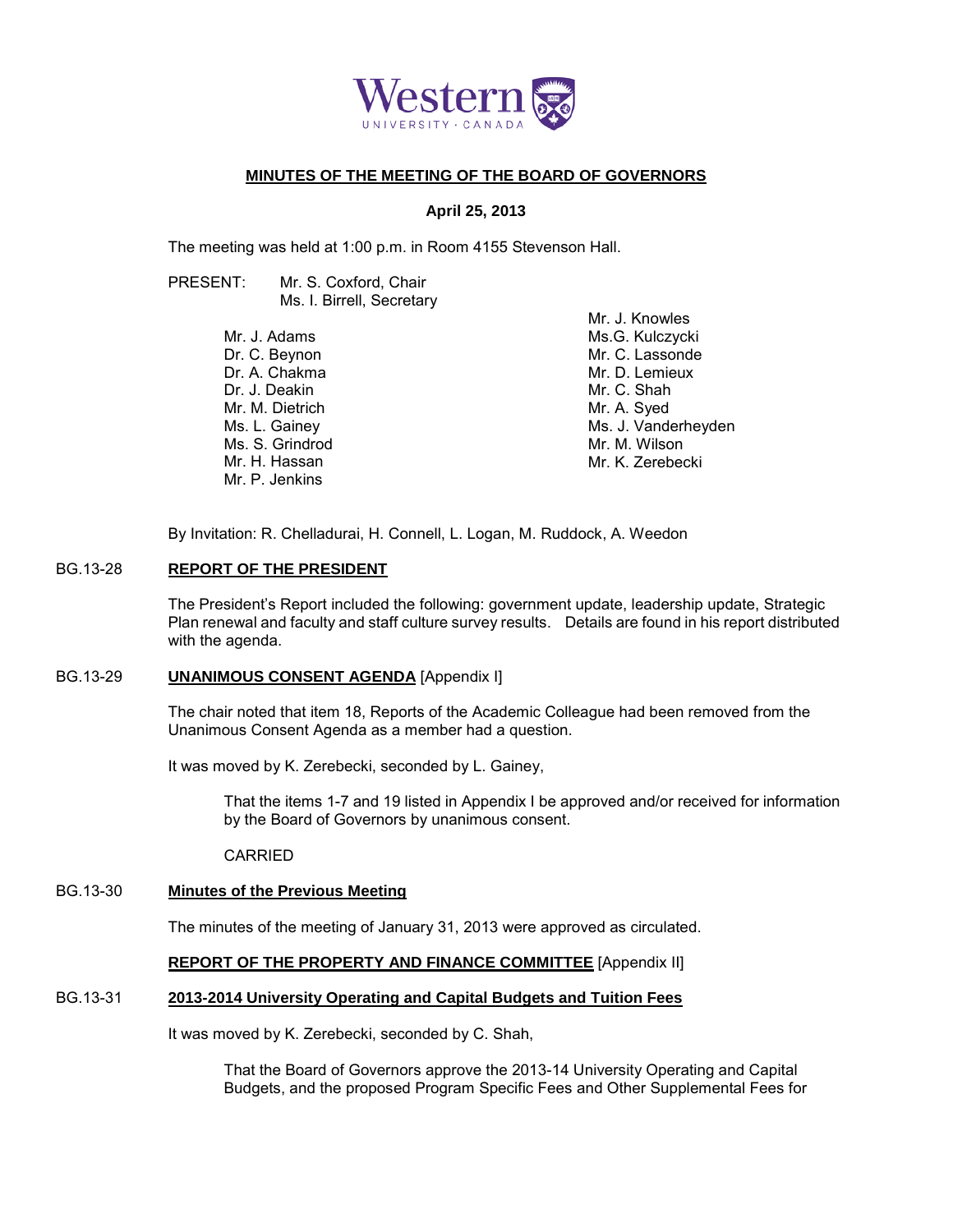Ms. G. Kulczycki, Vice-President (Resources and Operations), and Dr. Janice Deakin, Provost and Vice-President (Academic) presented the 2013-14 University Operating and Capital Budgets, the third year of the four-year budget cycle, detailed in Appendix II, Annex 1. The presentation highlighted the planning and budgetary context, operating revenues, new initiatives and priorities, expenditures, including recommendations for faculties, and support units, university-wide expenditures, one-time expenditures, operating reserve forecast and an overview of the 2013-14 capital budget. Overhead slides used in the presentation are attached as **[Appendix 1.](#page-6-0)**

Revenues for 2013-14 are projected to be \$653.7 million with \$662.5 million in expenditures. The operating reserve will be at \$44 million at the end of 2012-13 and \$35.2 million at the end of 2013-14. The operating reserve is projected to be \$6.1 million in 2014-15 at the end of the four-year budget cycle, which is above the Board of Governors' requirement of \$2.5 million.

In discussion, the following was noted:

- With respect to recovery of the \$750 international student tax for non-PhD International Students, tuition for undergraduate international students will be reviewed in the context of establishing tuition levels more consistent with peer institutions. Ontario's universities will continue to lobby against this tax, which is difficult to rationalize. Institutions would be better off if the government administered a budget cut outright, rather than attaching a fee to a specific group of students.
- While the Property and Finance Committee was satisfied that there was no structural deficits in the proposed budget, some potential risks were identified, including the impact on the Operating Reserve as expenditures continue to surpass revenue and risks associated with revenues in the context of enrolment. In the Committee's view, it was timely to review the Board's operating reserve policy, recognizing that the required level had been set many years ago in different economic circumstances.
- With respect to the ability to adjust the budget in the event of unexpected revenue shortfalls, it was noted that, as happened in 2008-09 during the downturn in the global equity market, the university could cut back on capital and one-time program expenditures. The non-endowed investment funds could also be a draw for one-time funds if necessary.
- Diversification of revenues is a long-term goal, and one that will be achieved through a number of incremental changes. Some possibilities include expanding international student enrolment, expanding professional masters programs, reviewing charges for research overhead costs and expanding distance education. Collectively, these and other initiatives could improve the university's revenue situation. However, untimely decisions made by the Provincial Government with respect to university funding will always present an ongoing risk to the budget.

The motion was called and CARRIED.

# BG.13-32 **Student Fee-Funded Units, Ancillaries and Academic Supports**

It was moved by J. Knowles, seconded by M. Wilson,

That the Board of Governors approve the 2013-14 budgets for Student Fee Funded Units, Ancillaries, and Academic Support Units summarized in the report entitled "Student Fee Funded Units, Ancillaries, Academic Support Units, and Associated Companies".

CARRIED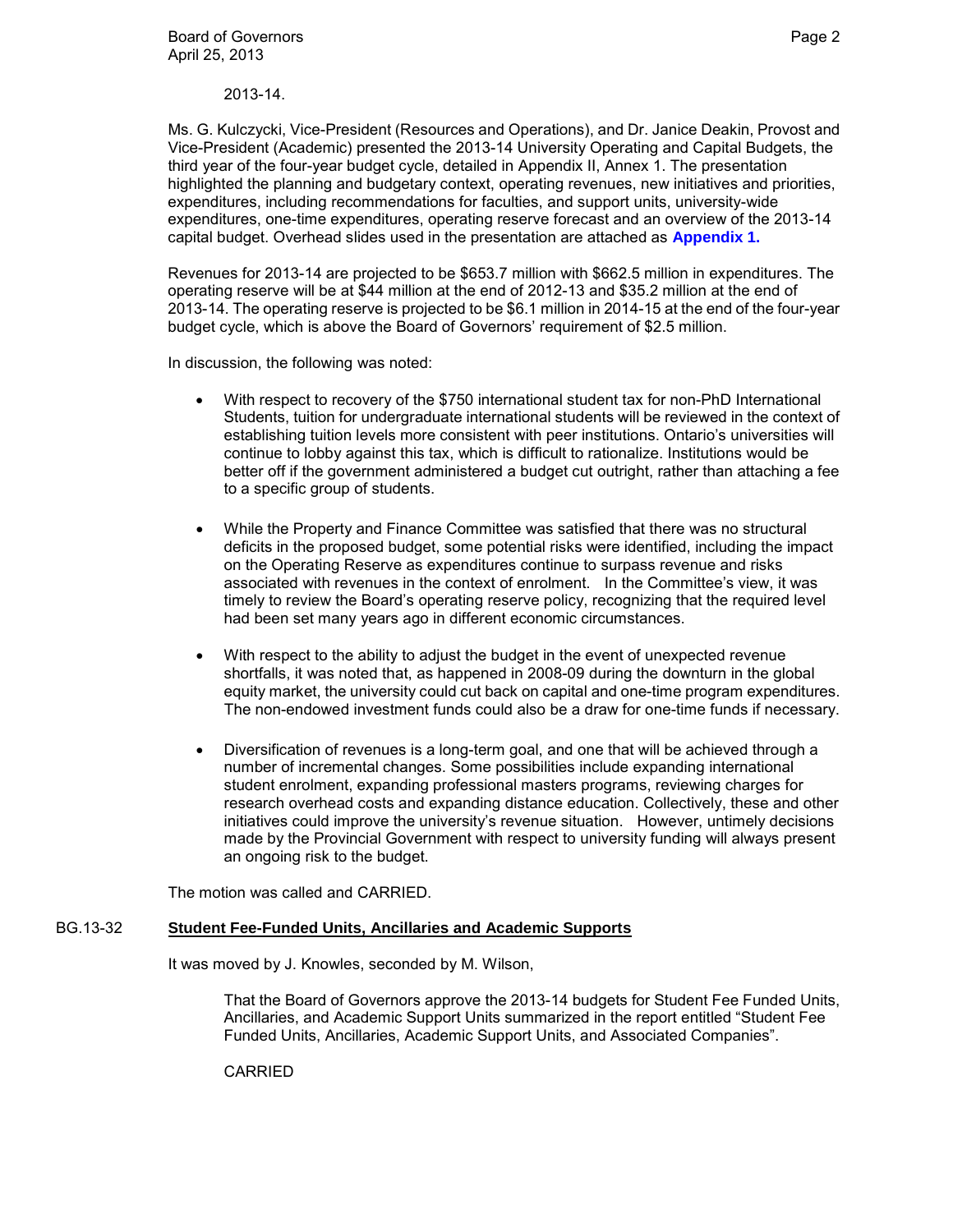#### BG.13-33 **Student Organization Fee Proposals for 2013-2014**

It was moved by L. Gainey, seconded by C. Lassonde,

That the organization fees for the University Students' Council for 2013-14 shown in Appendix II, Annex 4A be approved, as requested by the USC.

That the organization fees for the Society of Graduate Students for 2013-14 shown in Appendix II, Annex 4B, be approved as requested by SOGS

That the organization fee for the Honors Business Administration Association for 2013-14 shown in Appendix II, Annex 4C**,** be approved, as requested by the HBAA.

That the organization fee for the Master of Business Administration Association for 2013-14 shown in Appendix II, Annex 4D, be approved, as requested by the MBAA.

CARRIED

## BG.13-34 **Annual Report and Recommendations of the Student Services Committee**

It was moved by J. Adams, seconded by J. Vanderheyden,

That the ancillary fees collected by the University be those detailed in Appendix II, Annex 5, as recommended by the Student Services Committee.

CARRIED

#### BG.13-35 **Information Items Reported by the Property and Finance Committee**

The Report of the Property and Finance Committee, detailed in Appendix II, contained the following items that were received for information by unanimous consent.

- New and Revised Scholarships and Awards
- Troost Professorship in Leadership
- Scott Beattie Professorship in Marketing
- Investment Committee Report
- Quarterly Financial Report, Operating Budgets Results to January 31
- Investment Committee Membership Appointment

#### BG.13-36 **REPORT OF THE AUDIT COMMITTEE** [Appendix III]

The Report of the Audit Committee, detailed in Appendix III, contained the following items that were received for information by unanimous consent.

- 2012 Annual Report Campus Community Police Service
- Western's Response to Auditor General's Report University Undergraduate Teaching **Quality**

#### **REPORT OF THE SENIOR OPERATIONS COMMITTEE** [Appendix IV]

#### BG.13-37 **Campus Alcohol Policy (MAPP 1.33) – Amendments**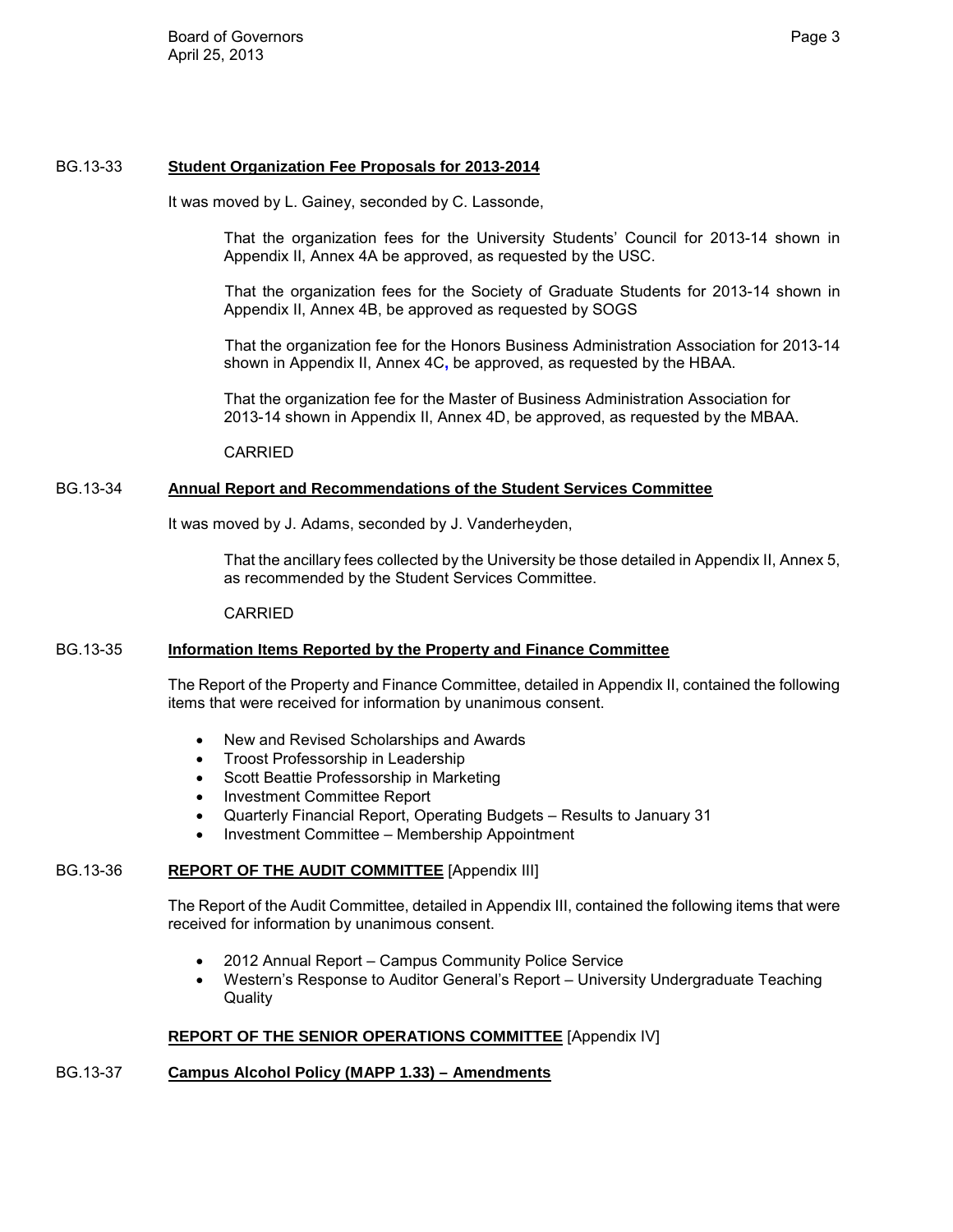Proposed revisions to the Campus Alcohol Policy (MAPP 1.33) were detailed in Appendix IV, Annex 1. It was noted that the suggested revisions could be interpreted to prohibit alcohol advertising by and in licensed venues on campus. G. Kulczycki responded that this was not the intention of the revisions and it was agreed to defer the proposal to the June Board meeting to allow this issue to be addressed.

# BG.13-38 **Information Items Reported by the Senior Operations Committee**

The Report of the Senior Operations Committee, detailed in Appendix IV, contained the following item that was received for information by unanimous consent.

• Annual Report on Code of Student Conduct

# **REPORT OF THE FUND RAISING AND DONOR RELATIONS COMMITTEE** [Appendix V]

# BG.13-39 **Information Items Reported by the Fund Raising and Donor Relations Committee**

The Report of the Fund Raising and Donor Relations Committee, detailed in Appendix V, contained the following item that was received for information by unanimous consent.

• Quarterly Report on Fund Raising

# **ITEMS REFERRED BY SENATE** [Appendix VI]

# BG.13-40 **Introduction of a Master in Public Health** (MPH)

It was moved by J. Knowles, seconded by C. Shah,

That pending Quality Council approval, the Master in Public Health (MPH) be introduced in the School of Graduate and Postdoctoral Studies, as set out in Appendix VI, Annex 1**,**  effective September 1, 2013.

#### CARRIED

Asked about the pricing/tuition strategy for the MPH program, Dr. Deakin said the tuition has been requested at a level appropriate for professionals seeking to take this three-term/twelve-month program. With respect to program delivery, Dr. Deakin said that the first priority is to obtain U.S. accreditation, but beyond that, Schulich might consider offering this as an executive model in the future.

#### BG.13-41 **Articulation Agreement for Admission from the Fanshawe College Business-Accounting Diploma Program into Year 3 of the Management and Organizational Studies (Specialization in Accounting) Program at Huron University College**

It was moved by J. Knowles, seconded by C. Shah,

That the Articulation Agreement regarding transfer credit for students in the Fanshawe College Business-Accounting Diploma Program for admission into Year 3 of the Management and Organizational Studies (Specialization in Accounting) Program at Huron University College be approved, effective September 1, 2013 as set out in Appendix VI, Annex 3.

CARRIED (By unanimous consent)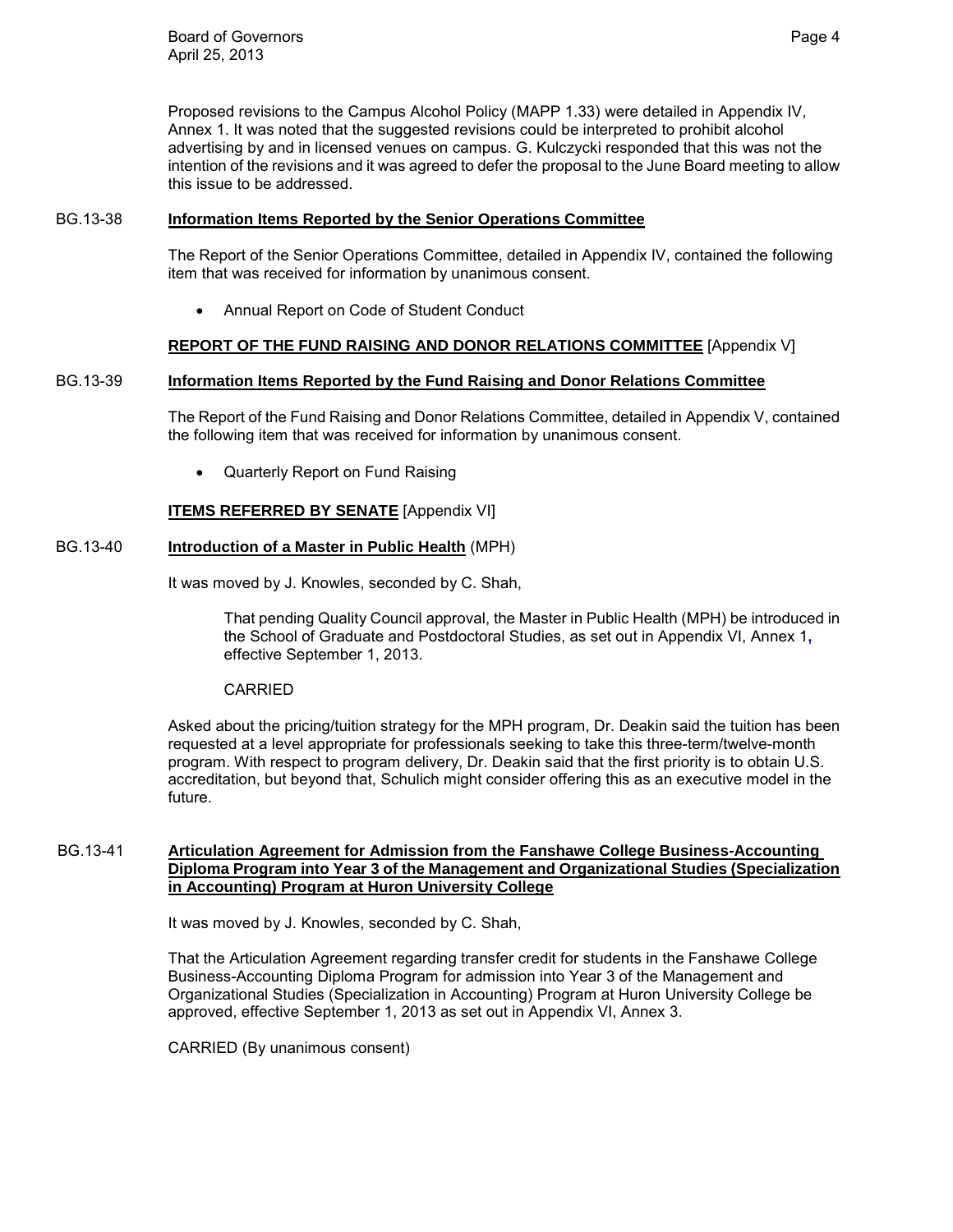Board of Governors **Page 5** and the Board of Governors **Page 5** April 25, 2013

#### BG.13-42 **Reports of the Academic Colleague**

In response to questions with respect to items in the Reports, Dr. Deakin noted the following:

#### **(a) Strategic Management Agreements**

It appears unlikely that the SMAs will have a direct impact on future funding allocations. However, this does not preclude the government from using other means to affect changes to universities.

# **(b) On-Line Consortium**

The recently-announced online consortium will respond to the government's priority for a better credit transfer system between colleges and universities. However, given the very low attrition rates at Western, the practical impact for the university will be minimal. Nonetheless, the university will continue to pursue college pathways where it makes sense to do so.

#### BG.13-43 **Articulation Agreement for Transfer of Credit by Graduates of the Police Foundations Diploma Program at Fanshawe College to King's University College and Western**

It was moved by J. Knowles and seconded by C. Shah,

That the Articulation Agreement regarding the transfer of credit by graduates of the Police Foundations Diploma Program at Fanshawe College to programs at King's University College and Western, as set out in Appendix VI, Annex 4 , be approved effective April 1, 2013.

CARRIED (By Unanimous Consent)

# BG.13-44 **Articulation Agreement for the Transfer of Credit by Graduates of the Police Foundations Diploma Program at Lambton College to King's University College and Western**

It was moved by J. Knowles and seconded by C. Shah,

That the Articulation Agreement regarding the transfer of credit by graduates of the Police Foundations Diploma Program at Lambton College to programs at King's University College and Western, as set out in Appendix VI, Annex 5, be approved effective April 1, 2013.

CARRIED (By Unanimous Consent)

#### BG.13-45 **Information Items Referred by Senate**

Appendix VI, Items Referred by Senate, contained the following items that were received for information by unanimous consent:

- 2013-14 University Operating and Capital Budgets
- Five-Year Enrolment Projections
- Honorary Degree Recipients MD, Hong Kong and Ivey MBA Spring Convocations 2013
- Excellence in Teaching Award Winners for 2012-2013
- Report on Internal Research Funds
- Academic Administrative Appointments
- Honorary Degree Recipients Spring Convocation 2013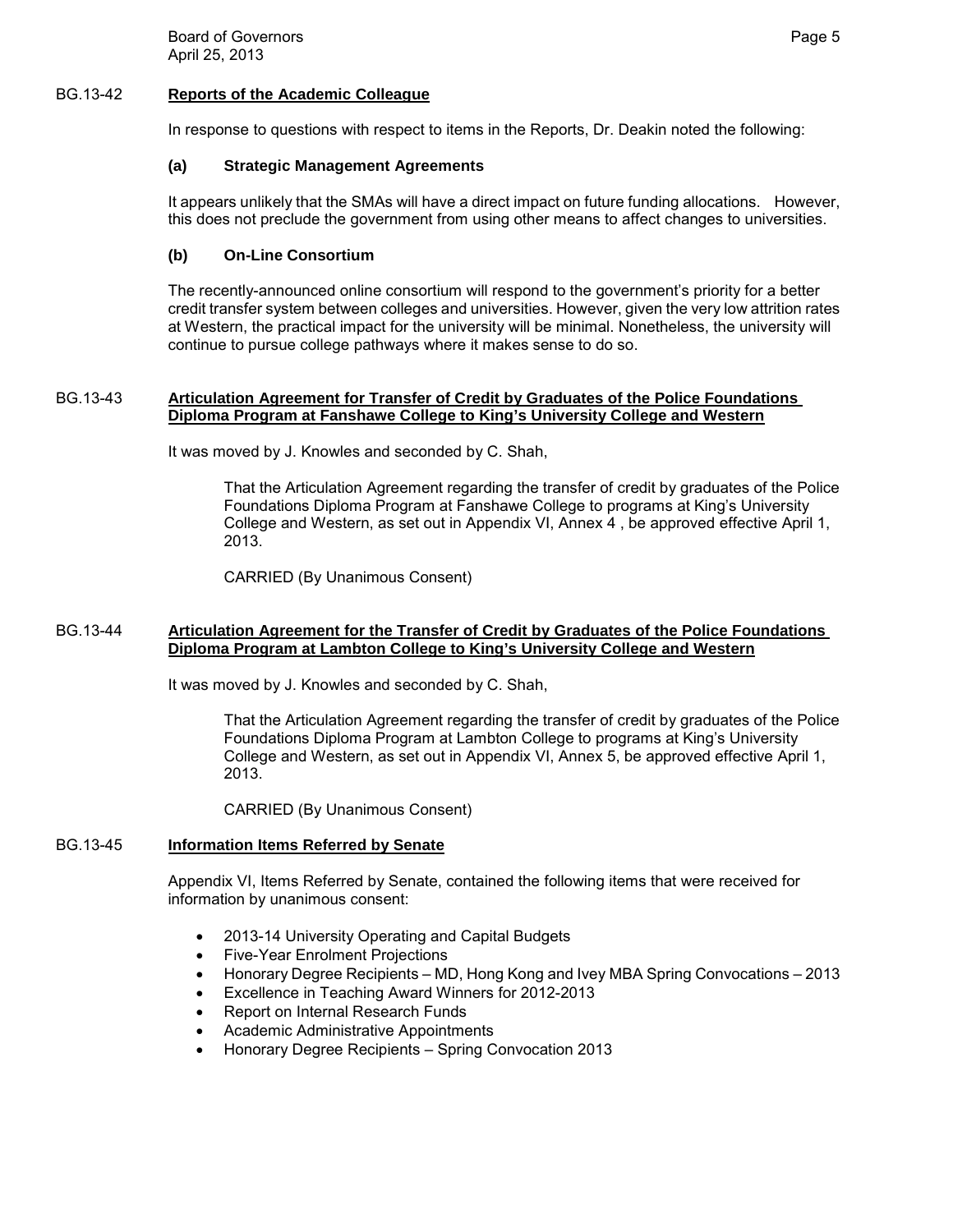Board of Governors **Page 6** April 25, 2013

S Coxford **I. Birrell** Chair **Chair** Secretary **Chair** Secretary

 $\overline{\phantom{a}}$  , and the contract of the contract of the contract of the contract of the contract of the contract of the contract of the contract of the contract of the contract of the contract of the contract of the contrac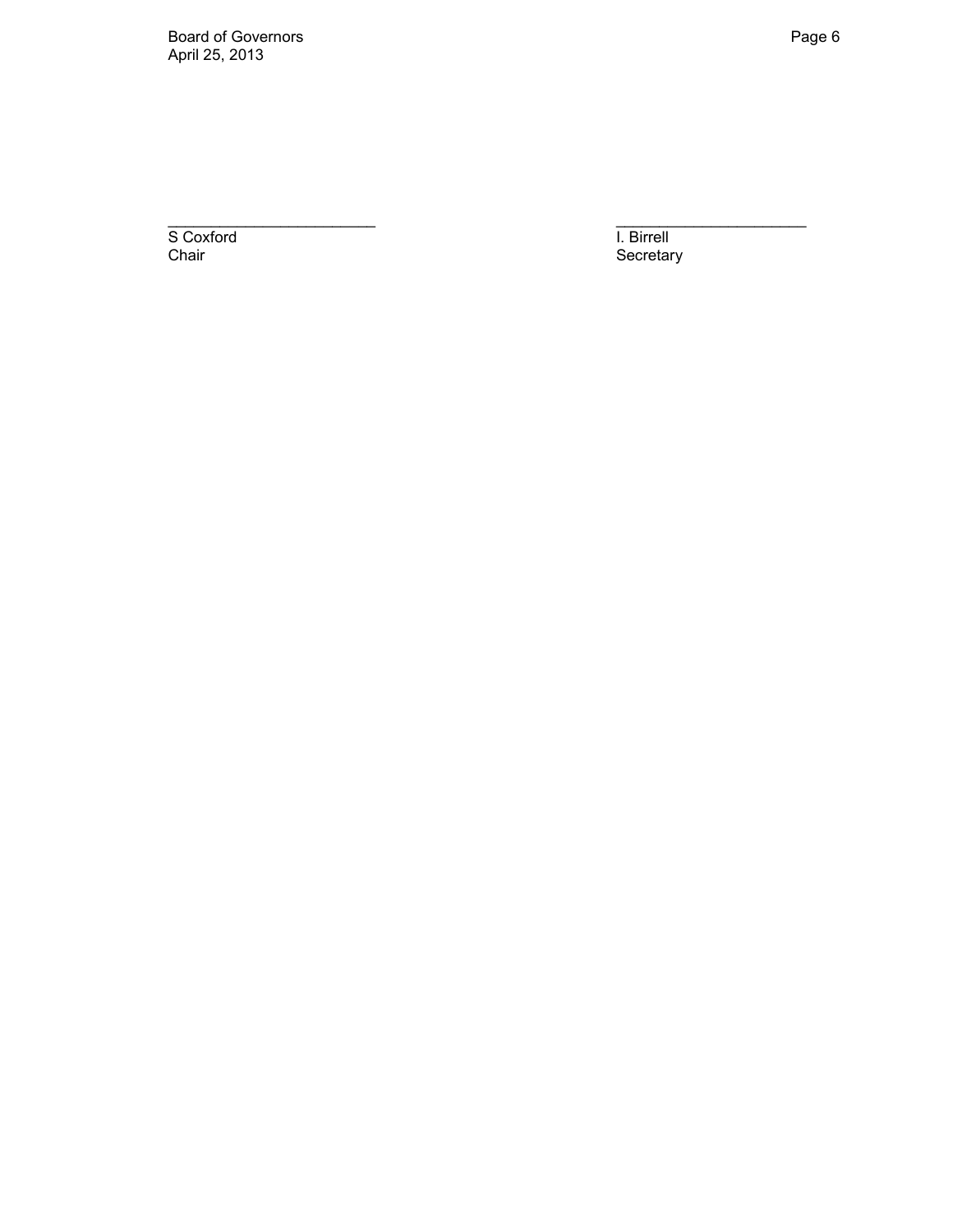# <span id="page-6-0"></span>**2013-14 Operating and Capital Budgets**

**Board of Governors April 25, 2013**

**Western** 

# **Operating and Capital Budgets, Tuition and Fees** • On the Recommendation of the Property & Finance Committee: That the Board of Governors approve the 2013-14 University Operating and Capital Budgets and the proposed Program Specific Fees and Other Supplemental Fees.





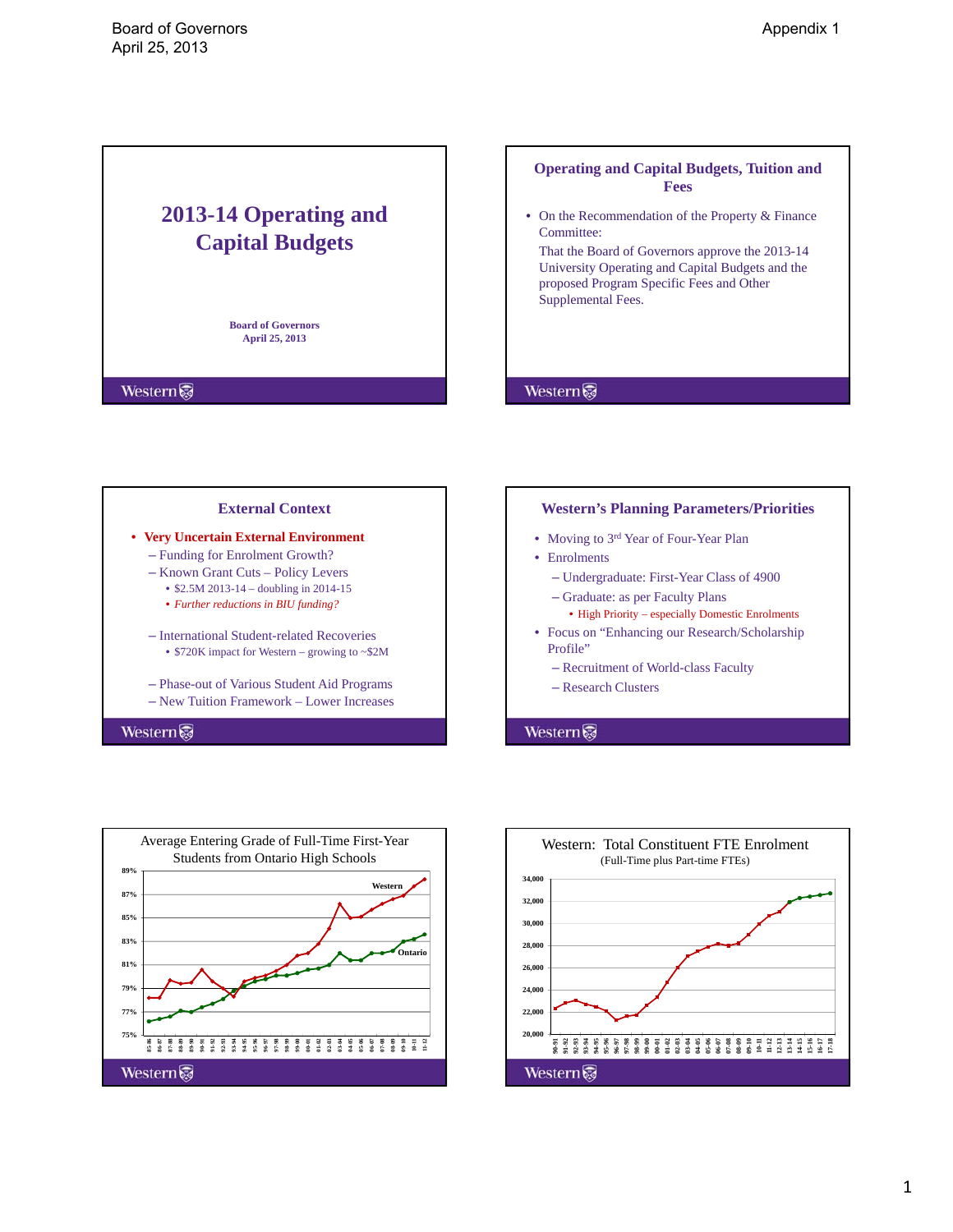



# **Operating Revenues from Remaining 2 Years** • Modest Enrolment Growth Provides Add'l Revenues • Tuition Fees – New Framework – with lower overall increase • *Against Reductions* in Government Funding – Policy Lever Grant Cuts – International Student Recoveries – -\$6.3M in confirmed reductions over next two years





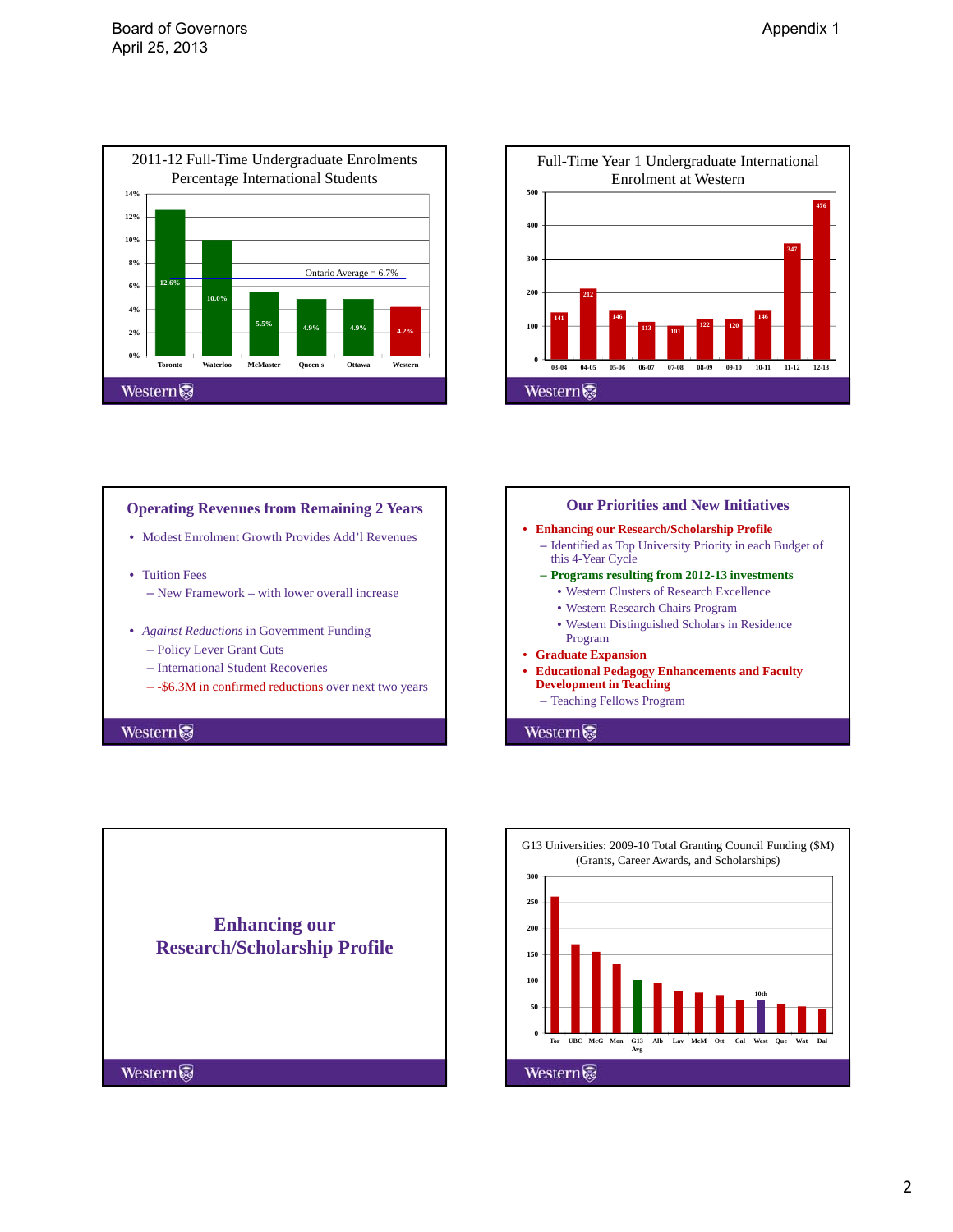









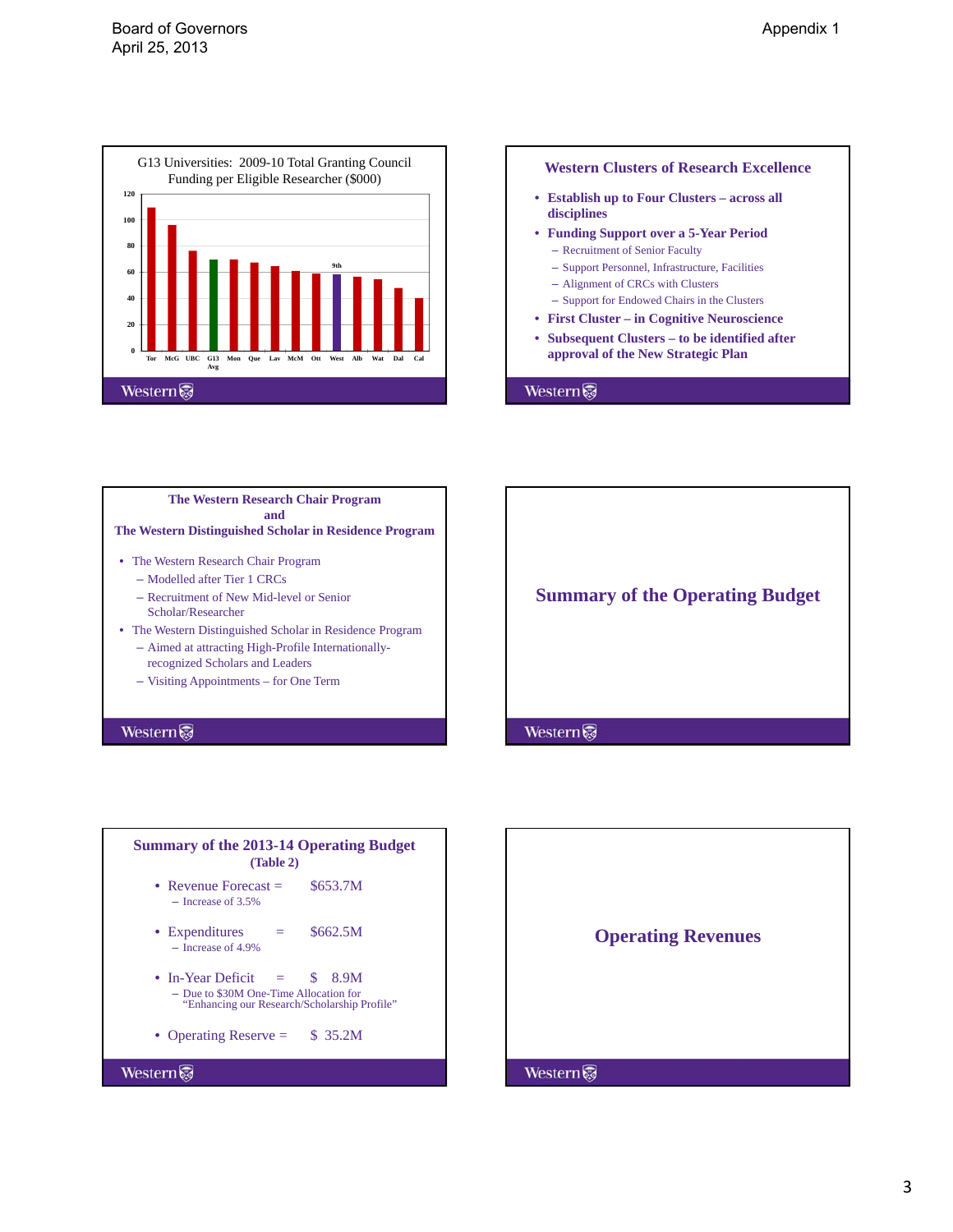#### **2013-14 Operating Revenues (Table 3)**

- Government Grants are Lower by \$1.7M – Net of Cuts and Targetted Increases
- Tuition Revenues Increase by \$21.5M – Due to Rate Increases and Enrolment Growth
- All Other Revenues Increase by \$2.2M over a number of Revenue Lines

#### Western



2012-13 International Tuition Undergraduate Arts **\$30,000 \$25,000 Avg (excl Western) = \$21,464 \$20,000 \$15,000 9\$28,40 \$22,249 \$19,214 \$18,113 \$19,000 \$18,446 \$10,000 \$5,000 \$0 McMaster Ottawa Queen's Toronto Waterloo Western Western** 



#### **Recommendations for the Faculties (Table 4)**

- Initial Budget Adjustment (IBA)
- Faculty Turnover Recovery if applicable
- Academic Priorities Fund (APF) Allocations
- Ivey School's Funding Model
- CRC Allocations
- Revenue Sharing Mechanism for the Faculties
- Faculties also Receive One-time Allocations through the APF
- Overall Base Increase of \$7.5M